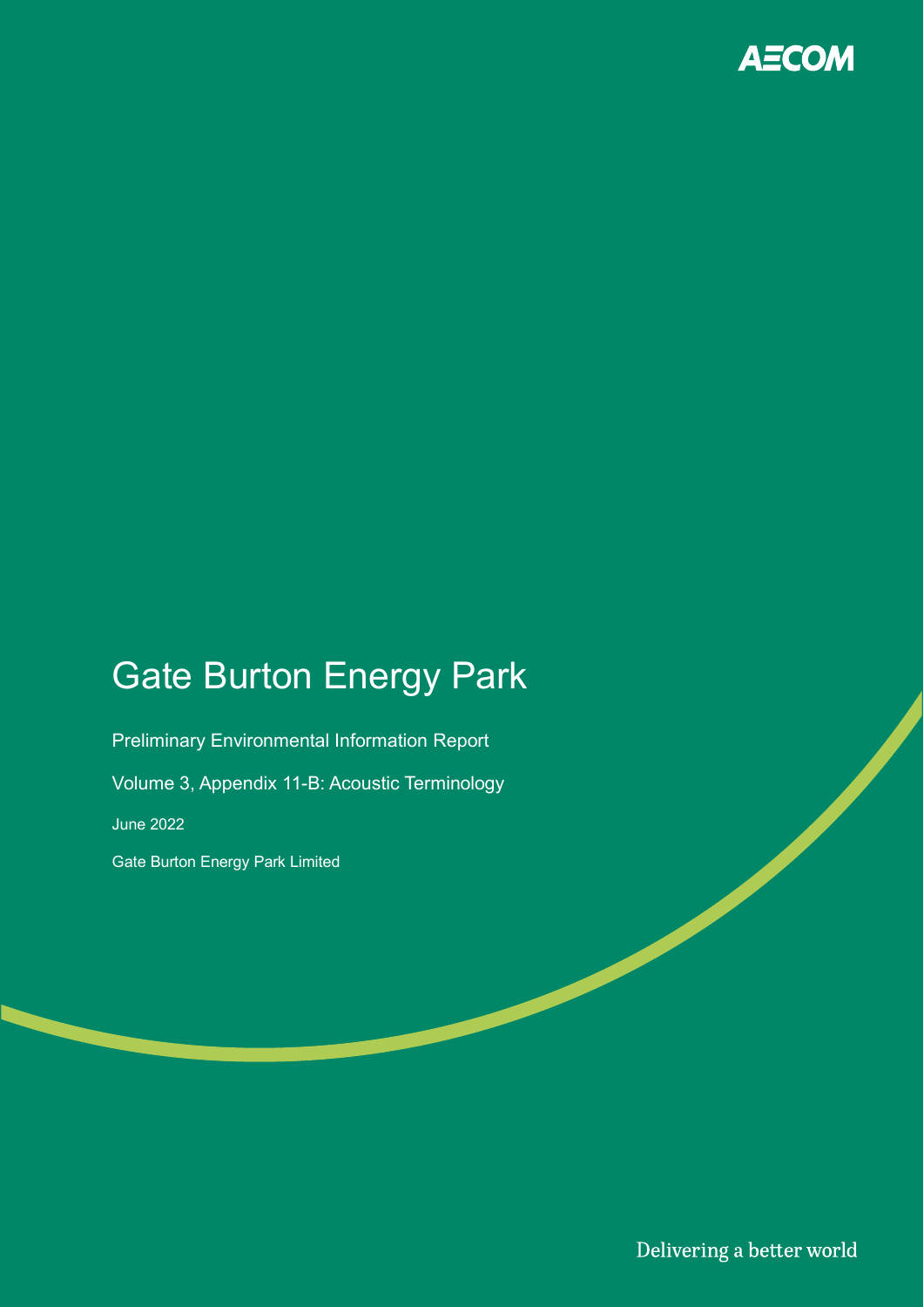Gate Burton Energy Park Preliminary Environmental Information Report Volume 3, Appendix 11-B: Acoustic Terminology



#### Quality information

| <b>Prepared by</b> | <b>Checked by</b> | <b>Verified by</b> | <b>Approved by</b> |
|--------------------|-------------------|--------------------|--------------------|
| ER                 |                   |                    |                    |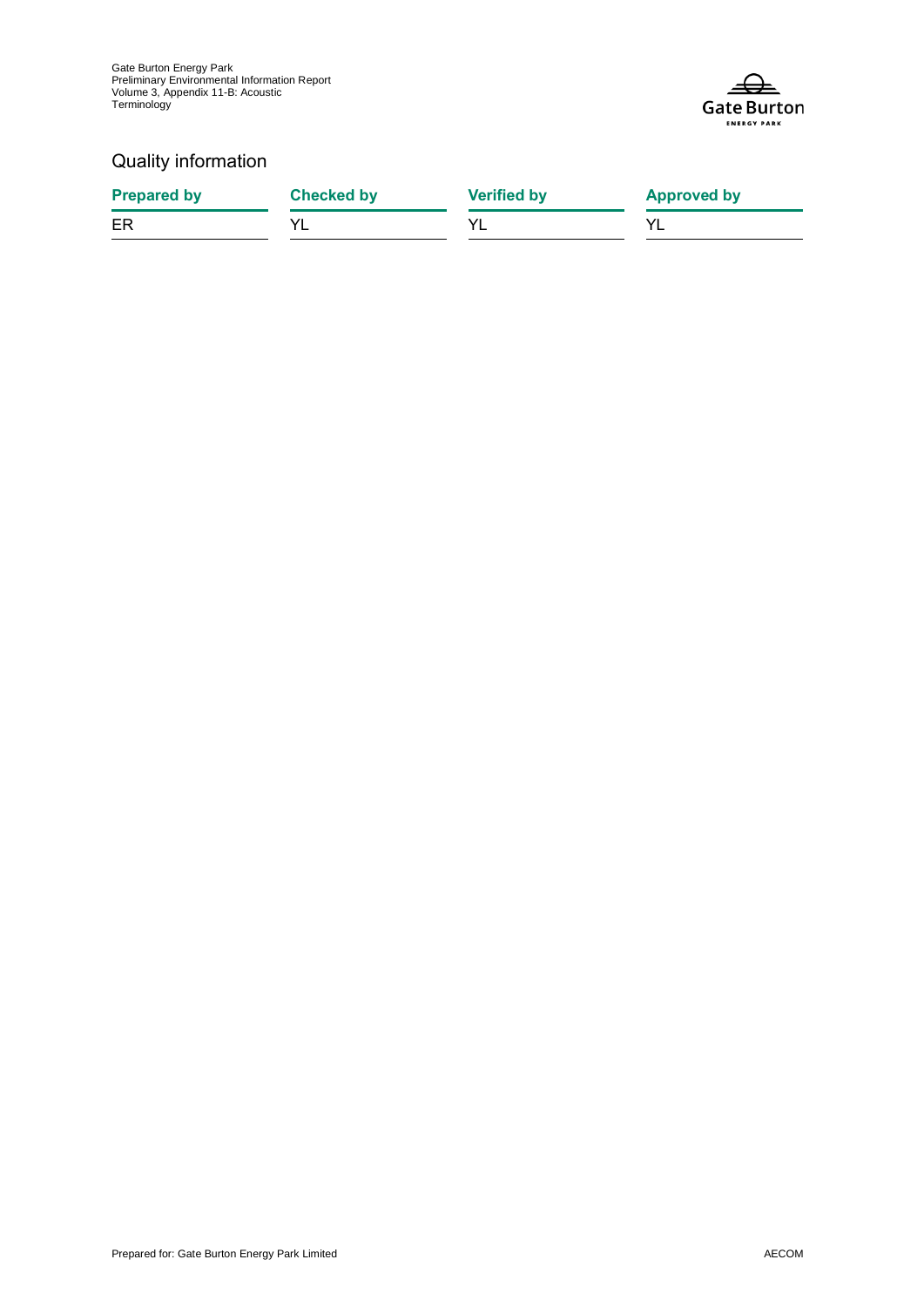Gate Burton Energy Park Preliminary Environmental Information Report Volume 3, Appendix 11-B: Acoustic **Terminology** 



Prepared for: Gate Burton Energy Park Limited

Prepared by: AECOM Limited

© 2022 AECOM Limited. All Rights Reserved.

This document has been prepared by AECOM Limited ("AECOM") for sole use of our client (the "Client") in accordance with generally accepted consultancy principles, the budget for fees and the terms of reference agreed between AECOM and the Client. Any information provided by third parties and referred to herein has not been checked or verified by AECOM, unless otherwise expressly stated in the document. No third party may rely upon this document without the prior and express written agreement of AECOM.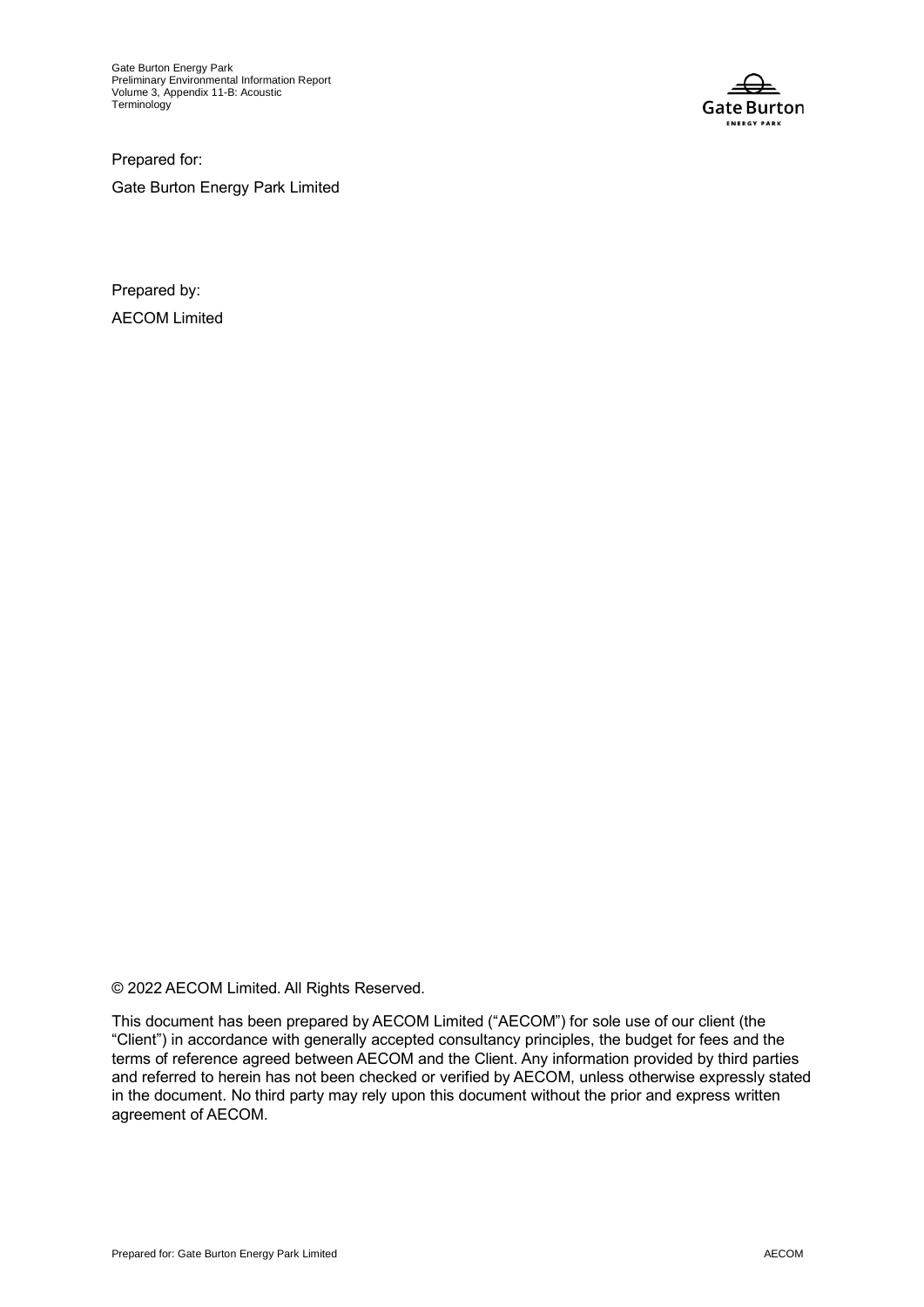

### **Table of Contents**

|--|--|--|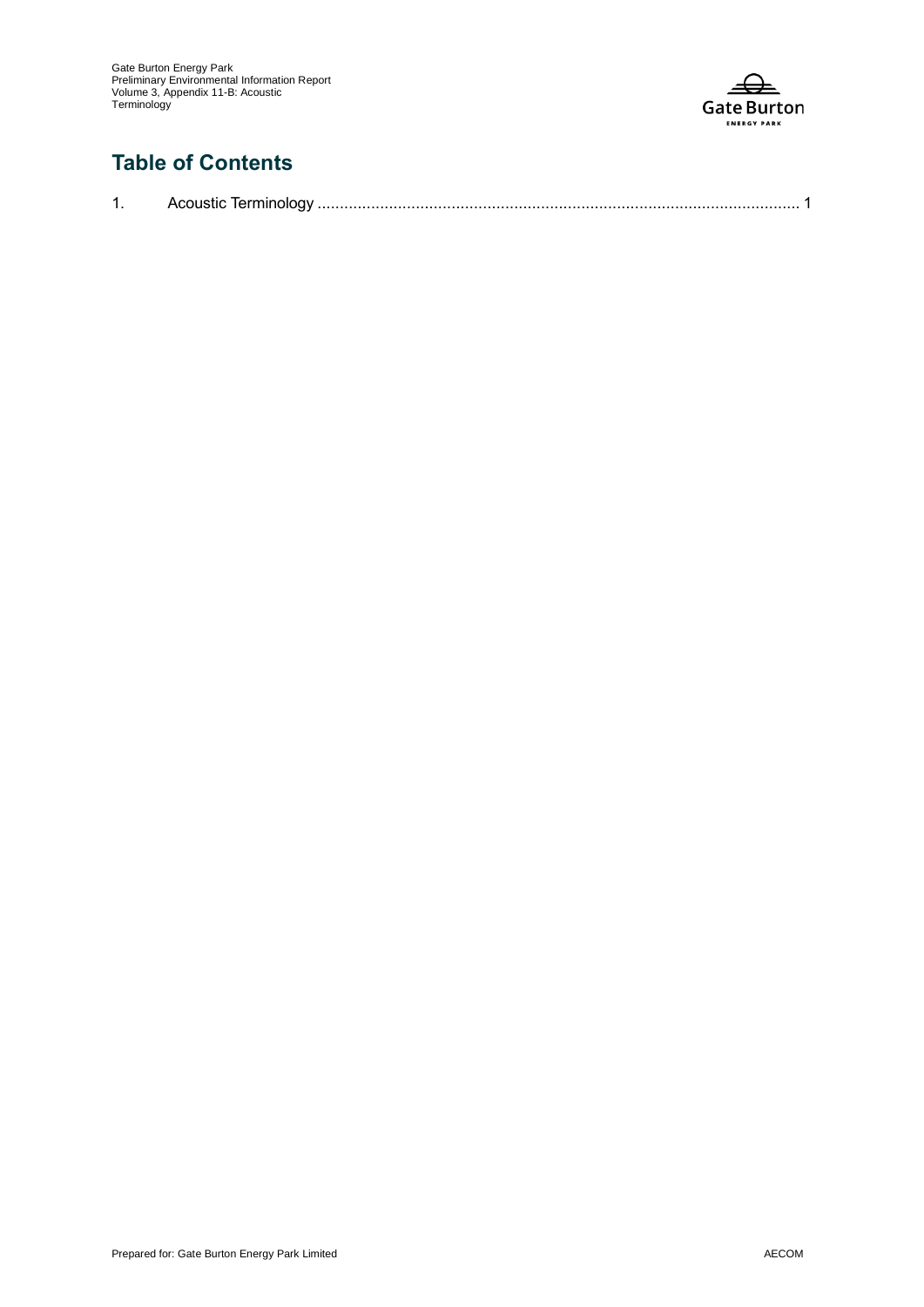

# **1. Acoustic Terminology**

1.1.1 Acoustic terminology used in the noise and vibration assessment are summarised in Table 11-1.

| Term                           | <b>Description</b>                                                                                                                                                                                                                          |
|--------------------------------|---------------------------------------------------------------------------------------------------------------------------------------------------------------------------------------------------------------------------------------------|
| Noise                          | Unwanted or unexpected sound.                                                                                                                                                                                                               |
| Frequency (Hz)                 | The number of cycles per second (i.e., the number of<br>vibrations that occur in one second); subjectively this is<br>perceived as pitch.                                                                                                   |
| <b>Frequency Spectrum</b>      | The relative frequency contributions that make up a noise.                                                                                                                                                                                  |
| "A" Weighting (dB(A))          | The human ear does not respond uniformly across the<br>audible frequency range. The "A" weighting is commonly<br>used to simulate the frequency response of the ear.                                                                        |
| Decibel (dB)                   | The decibel is a logarithmic ratio of two values of a variable.<br>The range of audible sound pressures is approximately 2 x<br>10-5 Pa to 200 Pa. Using decibel notation presents this<br>range in a more manageable form, 0 dB to 140 dB. |
| Sound Pressure Level (Lp)      | Equal to 20 times the logarithm to the base 10 of the ratio of<br>the root mean squared (RMS) sound pressure to the<br>reference sound pressure. In air the reference sound<br>pressure is 2 x 10-5Pa.                                      |
|                                | Mathematically: Sound Pressure Level (dB) = 20 log10 {p(t) /<br>P0                                                                                                                                                                          |
|                                | Where $P0 = 2 \times 10 - 5$ Pa                                                                                                                                                                                                             |
| Ambient Noise Level, LAeq, T   | The equivalent continuous A-weighted sound pressure level<br>of the totally encompassing sound in a given situation at a<br>given time that is usually composed of sound from many<br>sources near and far.                                 |
| Background Noise Level LA90,T  | The A-weighted sound pressure level of the residual noise<br>at the assessment position that is exceeded for 90% of a<br>given time interval, T, measured using the fast time<br>weighting, F, and quoted to the nearest whole number.      |
| Reference Time Interval, Tr    | The specified interval over which an equivalent continuous<br>A-weighted sound pressure level is determined.                                                                                                                                |
| Specific Noise Level, LAeq, Tr | The equivalent continuous A-weighted sound pressure level<br>at the assessment position produced by the specific noise<br>source over a given reference time interval.                                                                      |
| Rating Level, LAr, Tr          | The specific noise level plus any adjustment for any<br>characteristic features of the noise.                                                                                                                                               |
| Level LA10,T                   | The A-weighted sound pressure level exceeded for 10% of<br>a given time interval, T, measured using the fast time<br>weighting, F.                                                                                                          |
| Noise                          | Unwanted or unexpected sound.                                                                                                                                                                                                               |
| Frequency (Hz)                 | The number of cycles per second (i.e., the number of<br>vibrations that occur in one second); subjectively this is<br>perceived as pitch.                                                                                                   |